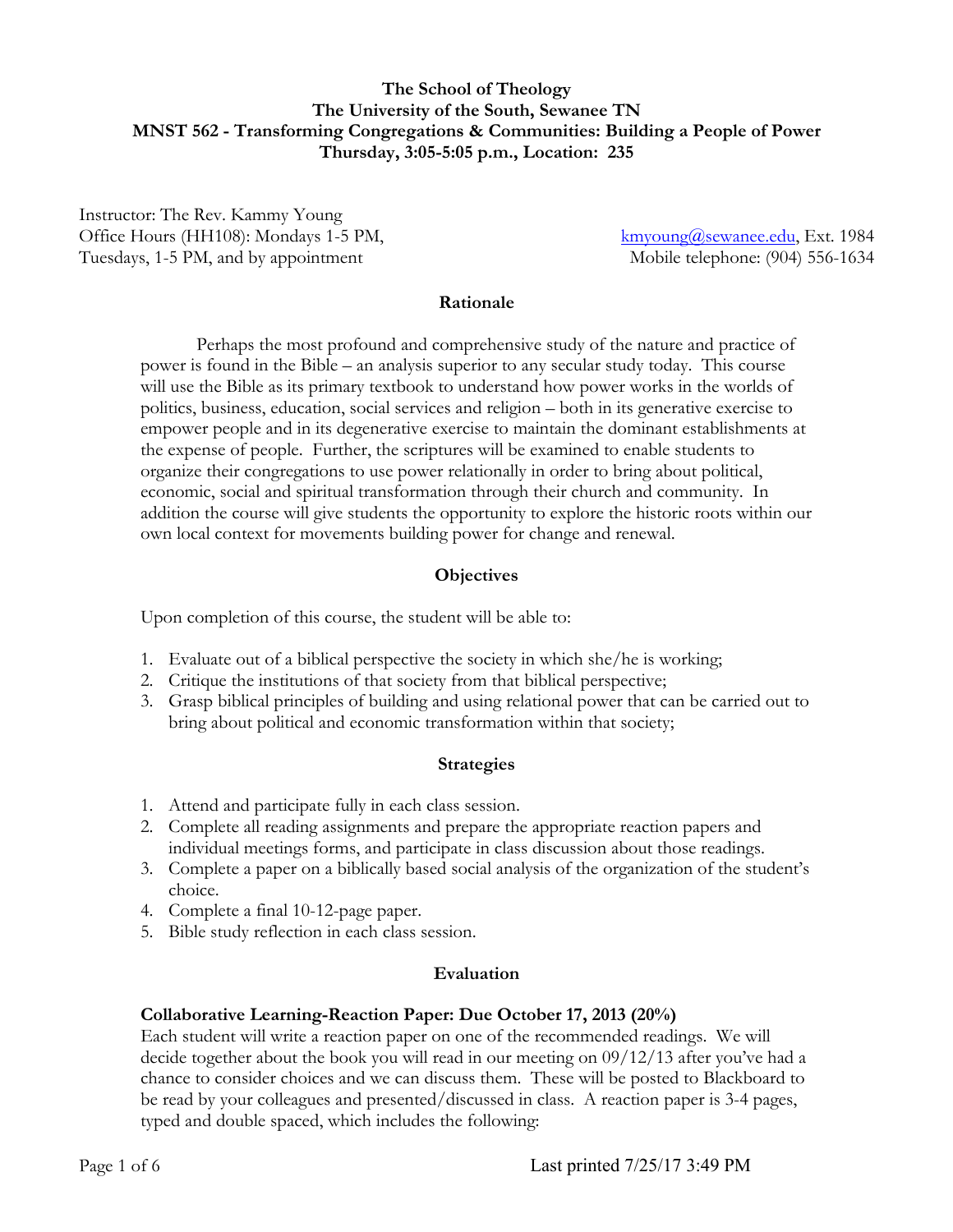- Author, title and purpose of the book.
- What is the book about?
- What did you gain from reading this book?
- What is your reaction to what you learned? Was it valuable, informative, a waste of time? Why?
- What is the relevance of the book to the course?

# **Individual Meetings (3): Due November 7, 2013 (20%)**

Linthicum maintains that relational power's most radical act is intentionally building relationships that engage people in public life. Each student will schedule, meet and record three of these relational meetings with people in the formal organization of their choice, based on their intentions for the social analysis paper below. A written record of the meeting will be submitted confidentially to Blackboard and discussed in class.

# **Social Analysis Presentation: Due November 21, 2013 (25%)**

Develop a presentation, using the biblical social analysis given in class and in our readings so far to analyze a formal organization of your choice (for example, a church, community group, mission agency, regional judicatory or denomination, city government agency, state or federal agency, academic institution, etc.).

# **Final Paper: Due December 16, 2013 (35%)**

Develop a 5-6-page paper on one of the following topics:

- 1. Using the biblical social analysis presented in this course to exegete a passage of scripture of your choice not covered in this course;
- 2. Exploring a person of the Bible not examined in this course to trace how he or she used relational power to further the coming of the shalom community or kingdom of God in his community, city or nation;
- 3. How you would address an issue or concern within your ministry, work or community context based upon what you have learned in class;
- 4. How power principles learned in this course would affect the way you would go about providing leadership to a church or Christian community;
- 5. Formulate and defend your own theology of power.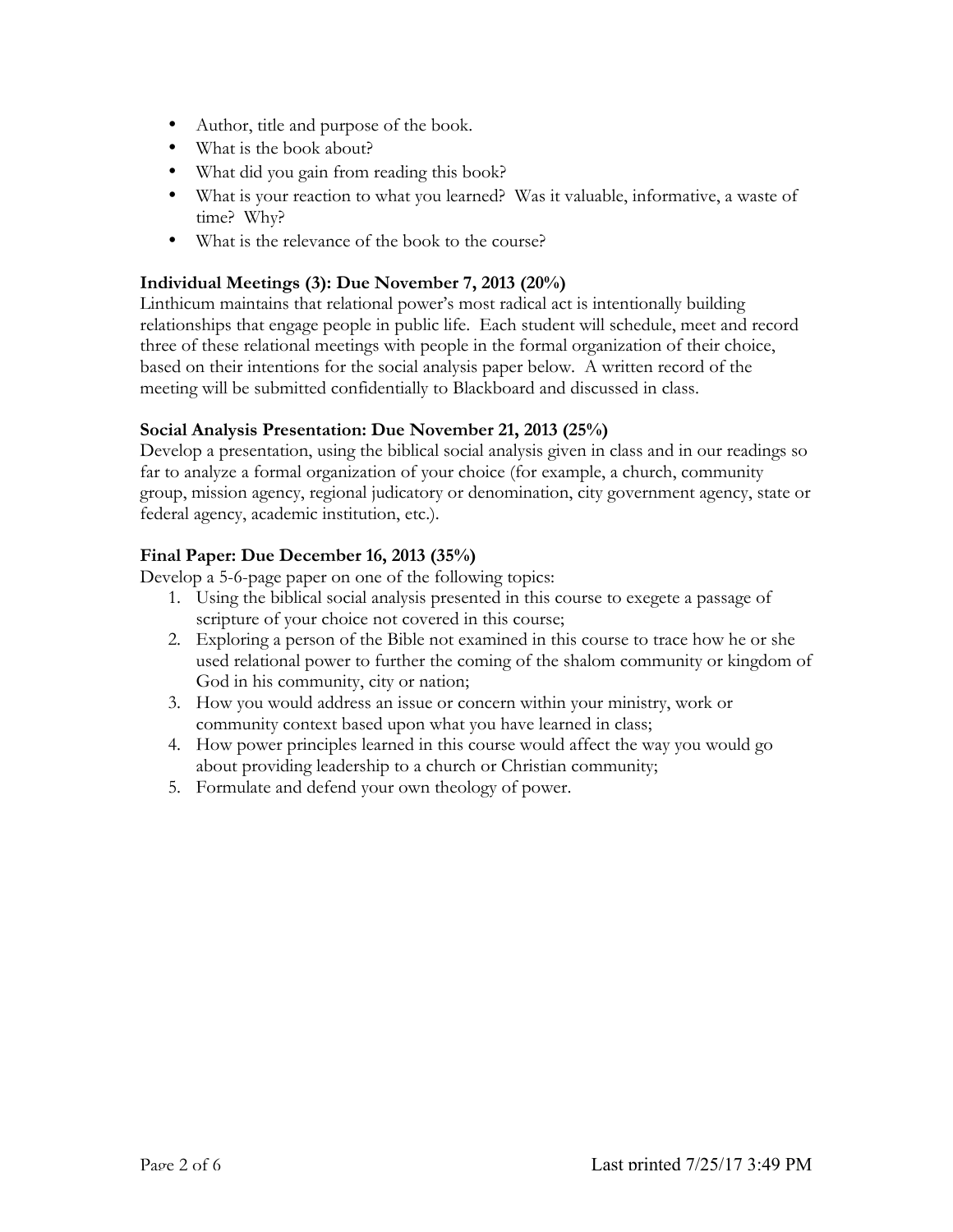# **Plenary Class Sessions & Assignments**

# **Section 1 - "The World As God Intended – and As It Really Is!"**

|  | 1. 08/29/13 Responding to Your People's Groans                        |
|--|-----------------------------------------------------------------------|
|  | The World As It Should Be: Forward $\mathcal{Q}^*$ Intro, #1-2        |
|  | 2. 09/05/13 The Shalom Community: God's Plan for Your City or Nation; |
|  | The Shalom Community Throughout the Scriptures                        |
|  | The World As It Should Be, #3-4                                       |
|  | Building a People of Power, Introduction – Chapter 1, p.22            |
|  | Truth Speaks to Power, Intro - Chapter 2, p. 1-79                     |
|  | 3. 09/12/13 What Went Wrong? Evil Isn't Solely Personal;              |
|  | What Went Wrong? Tracing the Analysis Throughout Scripture            |
|  | The World As It Should Be, #5-6                                       |
|  | Building a People of Power, Chapter 1, p. 22 -- 29                    |
|  | Truth Speaks to Power, Chapter 3-5, p. 81-165                         |
|  | On Blackboard: "An Outline of a Biblical Theology of Power"           |
|  |                                                                       |

# **Section 2 - "What Did Jesus Really Come to Do?"**

|  | 4. 9/19/13 Who Is This Man? The Powerful Jesus (according to Luke); |
|--|---------------------------------------------------------------------|
|  | Who Is This Man? The Powerful Jesus (accd. to Matthew, Mark & John) |
|  | Building a People of Power, Chapter 2, p. 31-62                     |
|  | <b>Book for your Reaction Paper</b>                                 |
|  | 5. 09/26/13 God Redeems More Than People                            |
|  | A Doctrine of Salvation As Big as the City Itself                   |
|  | Building a People of Power, Chapter. 3, p. 63-83                    |
|  | <b>Book for your Reaction Paper</b>                                 |

# **Section 3 - "Building A Church of Power"**

| 6. | 10/03/13 Working for the Shalom of Your Society: The Purpose of the Church; |
|----|-----------------------------------------------------------------------------|
|    | The Church's Call to Mission & Power                                        |
|    | Building a People of Power, Chapter. 4, p. 85-115                           |
|    | Reflecting with Scripture on Community Organizing                           |
|    | <b>Book for your Reaction Paper</b>                                         |
| 7. | 10/10/13 Avoided Biblical Strategies for Bringing About Change;             |
|    | Listening, Affirming, Challenging: Thinking Through: the Framework for      |
|    | Building Relationships of Power;                                            |
|    | Jesus on Building Relationships for Change                                  |
|    | <b>Book for your Reaction Paper</b>                                         |
| 8. | 10/17/13 Essential Principals for Empowering People for Change:             |
|    | The Nehemiah Solution                                                       |
|    | Building a People of Power, Chapter. 6, p.147-174                           |
|    | Building a People of Power, Chapter. 5, p. 117-145                          |
|    | <b>Book for your Reaction Paper</b>                                         |
|    | <b>Collaborative Learning-Reaction Paper Due</b>                            |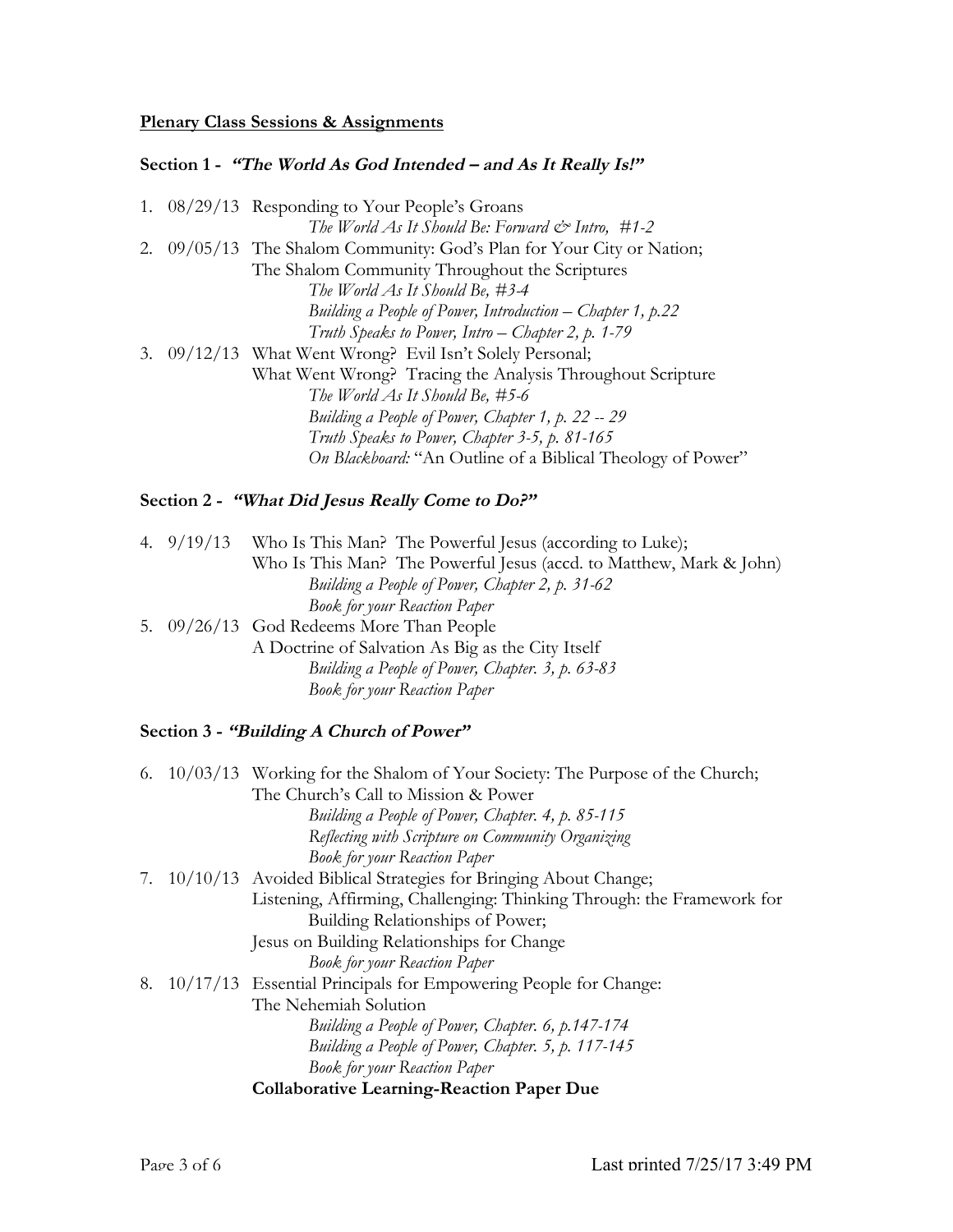[During the two weeks break for Reading Week & the Dubose Lectures, please have your scheduled Individual Meetings.]

#### **Section 4 - "Building Relational Power In Your Community"**

9. 11/07/13 Building an Organization Around Powerful Relationships; Organizing Your Church and Neighborhood for Power *The Power of Relational Action & Being Triggers Action Building a People of Power, Chapter. 7, p. 175-197* **Individual Meetings (3) Due by Class time**

10. 11/14/13 Relational Meetings, Collaborative Reading & Tillich Discussions *All Colleague Reaction Papers Read Love, Power and Justice, Chapter I-IV, p. 1-71*

### **11.** 11/21/13 **Social Analysis Presentation Due in class**

### **Section 5 - "Using Power to Turn Your City Upside Down"**

12. 12/05/13 Jesus is Caesar: St. Paul's Theology of Public Life; Using Power to Bring About Change: St. Paul's Example; Jesus and Moses: Understanding the Importance of Confrontation *Building a People of Power, Chapter 8-9, p. 199-242; Chapter 11, p. 273-295 On Blackboard:* "New Life Community Church" Floods and Snow Jobs: Part I; Floods and Snow Jobs: Part II *On Blackboard:* "Laodicea: Story of a Community on a Flood Plain" "Wins and Builds"

#### **Section 6 - "How to Develop Powerful Leaders and Build Values**

13. 12/12/13 Developing Leaders: A Primary Task of Biblical Leaders in Building the Shalom Community; We're Here Because He Was There: Nehemiah and the Transformation of Society *Building a People of Power, Chapter 10, p. 243-271* Final Tillich Discussion (*book review*)

14. 12/16/13 Birthing God's Shalom Community: The Spirituality of Community Organizing *Building a People of Power, Chapter 12, p. 297-317* **Final Paper is Due**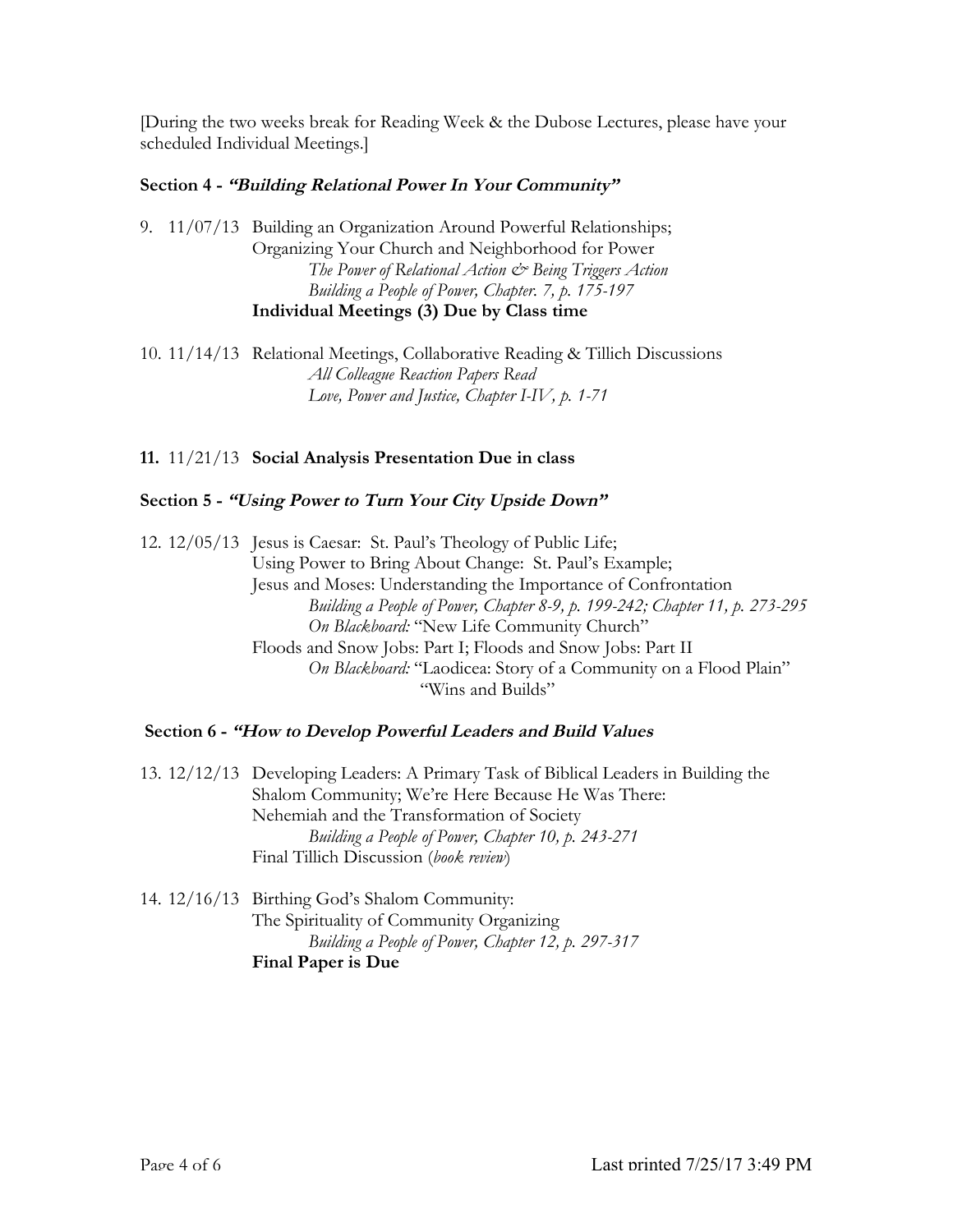**Corporate Reading: All Read Together:** *These texts are all available in the University Bookstore*

- Brueggemann, Walter. *Truth Speaks to Power: The Countercultural Nature of Scripture*. Louisville: Westminster John Knox Press, 2013.
- Gecan, Michael. *Effective Organizing for Congregational Renewal.* Skokie, IL: ACTA Publications, 2008.
- Krehbiel, Jefferey K. *Reflecting with Scripture on Community Organizing*. Chicago: ACTA Publications, 2010.
- Linthicum, Robert. *Building A People of Power: Equipping Churches to Transform Their Communities*. Waynesboro, GA: Authentic/World Vision Press, 2006.
- Pierce, Gregory F. *The World as It Should Be: Living Authentically in the Here-and-Now Kingdom of God*. Chicago: Loyola University Press, 2011.
- Tillich, Paul. *Love, Power, and Justice; Ontological Analyses and Ethical Applications*. New York: Oxford University Press, 1954.

# **Collaborative Reading: Recommended Texts for Reaction Papers:**

*These texts are available at the University Bookstore and on Reserve at Dupont Library*

- 1. Erlander, Daniel. *Manna and Mercy: The Brief Story of God's Unfolding Plan to Mend the Entire Universe.* Daniel Erlander Publications, 1992.
- 2. Gecan, Michael. *Going Public: An Organizer's Guide to Citizen Action*. 1 Anchor Books ed. New York: Anchor Books, 2004.
- 3. Horton, Myles. *The Long Haul: An Autobiography.* New York: Teachers College Press, 1998.
- 4. Palmer, Parker J. *The Company of Strangers: Christians and the Renewal of America's Public Life*. New York: Crossroad, 1981.

*These texts are also all on Reserve at Dupont Library*

- 5. Brueggemann, Walter. *The Prophetic Imagination*. 2nd ed. Minneapolis: Fortress Press, 2001.
- 6. Cowart, Courtney. *An American Awakening: From Ground Zero to Katrina : The People we are Free to be*. New York: Seabury Books, 2008.
- 7. Freedman, Samuel G. *Upon This Rock: The Miracles of a Black Church.* New York: Harper Perennial, 1994.
- 8. Ganz, Marshall. *Why David Sometimes Wins: Leadership, Organization, and Strategy in the California Farm Worker Movement*. Oxford ; New York: Oxford University Press, 2009.
- 9. Horton, Myles, Brenda Bell, John Gaventa, and John Marshall Peters. *We make the Road by Walking: Conversations on Education and Social Change*. Philadelphia: Temple University Press, 1990.
- 10. Jacobsen, Dennis A. *Doing Justice: Congregations and Community Organizing*. Minneapolis: Fortress Press, 2001.
- 11. Kahane, Adam. *Power and Love: A Theory and Practice of Social Change*. A BK Currents Book. 1st ed. San Francisco: Berrett-Koehler Publishers, 2010.
- 12. Migliore, Daniel L. *The Power of God and the Gods of Power*. 1st ed. Louisville: Westminster John Knox Press, 2008.
- 13. Palmer, Parker J. *Healing the Heart of Democracy: The Courage to Create a Politics Worthy of the Human Spirit*. 1st ed. San Francisco, CA: Jossey-Bass, 2011.
- 14. Pasewark, Kyle A. *A Theology of Power: Being Beyond Domination*. Minneapolis: Fortress Press, 1993.